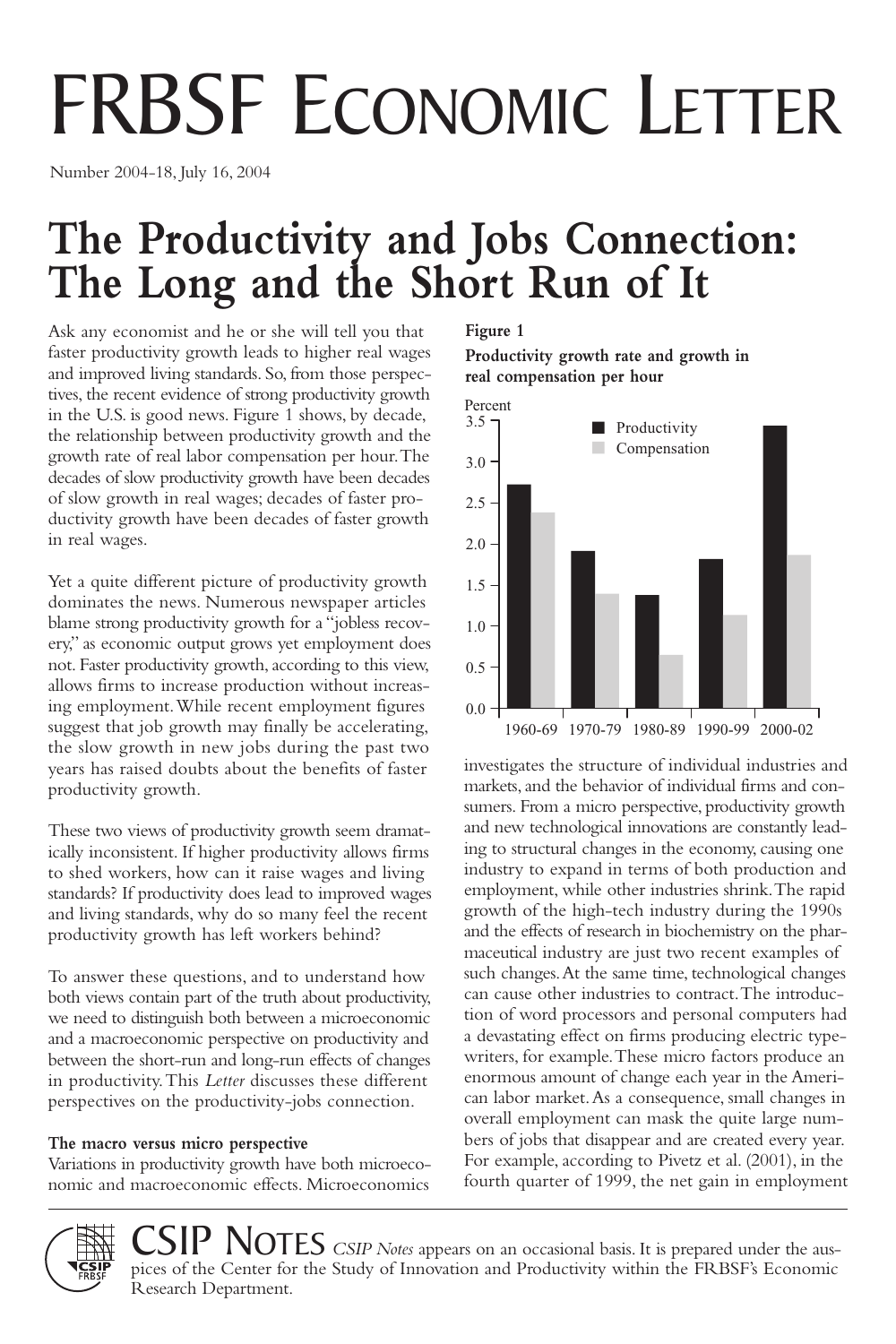of 1 million was the result of the loss of just over 8 million jobs and the creation of over 9 million new jobs.

Similar phenomena can be observed when looking across industries. For example, while the share of manufacturing in total U.S. GDP has remained roughly constant over the past 50 years, rising productivity in manufacturing means that this level of production can be achieved with fewer and fewer workers.Thus, employment in manufacturing as a share of total employment has declined over the past 50 years. In contrast, employment and output in areas such as the computer industry, areas of economic activity that did not exist 50 years ago, have grown rapidly.These shifts in the economy cause jobs to disappear in some sectors while jobs are created in others.

Rather than focusing on specific industries or sectors of the economy, macroeconomics focuses on the overall behavior of the economy (e.g., overall levels of income, production, employment, inflation).Thus, while important issues of public policy are involved in deciding how best to assist workers displaced by these changes, the question from the macroeconomic perspective is whether faster productivity growth does more than simply shift the types of jobs available in the economy: Does it alter the total level of employment and wages? And to address this issue, it is useful to distinguish between the short run and the long run.

#### **The short run**

If firms see the demand for their products rise, they respond by expanding production.And if labor productivity is unchanged, then typically they need to hire more workers to do this. But if labor productivity is increasing, then it has the potential to reduce employment growth, because the firm will be able to satisfy demand using fewer workers. Likewise, if overall demand in the economy has not expanded, then an increase in labor productivity could lead to a fall in employment in the short run. In this case, faster productivity growth might lead to an increase in job loss without a corresponding increase in job creation in new and expanding industries.

#### **The long run**

Economics teaches us that, in the long run, income and employment depend not on demand but instead on supply factors—the economy's stock of capital, its labor force (measured in terms of both the quantity of labor as well as its quality as reflected, for example, in educational levels), and its technology.At the macro level, the level of income that results when the economy's factors of production are fully and efficiently utilized is often called potential GDP.

While the short-run perspective emphasizes the impact of productivity on the number of workers needed to produce a *given* level of output, the long-run perspective emphasizes that an increase in labor productivity increases potential GDP. It does so directly by allowing more output to be produced with the same level of employment, but it also increases employment because it *decreases* the cost of labor to firms and promotes the creation of new industries. For firms, the relevant cost of labor is not measured simply by the wages and benefits paid to the workers. Rather, it is measured by the costs of these wages and benefits relative to the output the workers are able to produce. Just as a rise in wages increases labor costs if worker productivity remains constant, a rise in labor productivity lowers the cost of labor at a given level of wages and benefits.And if higher productivity makes labor less costly, firms will find it profitable to expand employment.As the new technological innovations that boost productivity occur, new industries arise, along with the creation of new jobs.The increased demand for labor will tend to boost wages, as firms compete to hire additional workers, and raise total employment. With higher employment and productivity, potential GDP increases.

#### **Getting from here to there**

The short-run and long-run effects of productivity growth may appear contradictory. How can faster productivity growth depress job creation in the short-run but increase wages and employment in the long-run? In the short-run, productivity growth increases the economy's potential GDP, but if actual GDP does not rise in tandem, actual GDP will fall short of potential, a situation described as a "negative output gap." Expanding investment and consumption spending serve to close the negative output gap. Often, taking advantage of new technological innovations requires that firms increase investment spending to purchase new equipment, and lower labor costs boost profits and the stock market.This increase in overall wealth contributes to a rise in consumption spending. Critically, wages and prices also adjust to restore equilibrium in the economy.These adjustments reduce the output gap until actual GDP rises to match the new level of potential GDP.

Monetary policy plays an important role in this adjustment process.The Fed, like many other central banks, is concerned with keeping inflation low and stable and with promoting macroeconomic stability. Promoting macroeconomic stability normally means the Fed focuses on the output gap as well as on inflation. If inflation is under control, a negative output gap is a signal that policy should be more expansionary, thereby speeding the elimination of the output gap and returning actual GDP to potential GDP. For example, the Fed's policy of maintaining its policy interest rate at low levels for the past three years was designed to help eliminate any negative output gap. Of course,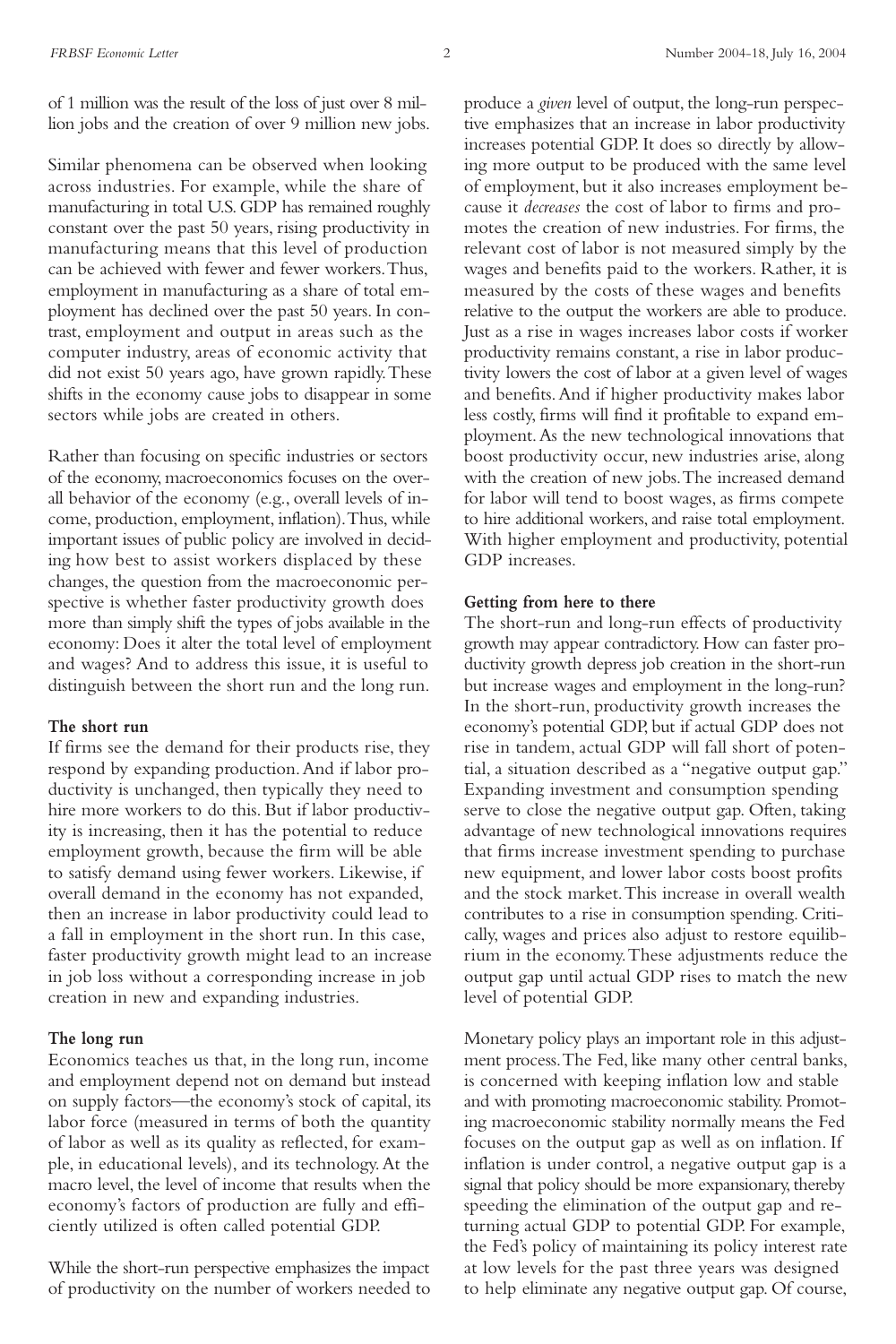Fed policy actions affect the economy with a lag, so it is not today's output gap that must be the focus of policy, but rather the outlook for the gap in the future.

#### **The evidence**

Several economists have tried to estimate the shortrun and long-run impacts of productivity shocks on employment. In one of the first papers to investigate this issue, Galí (1999) found that an increase in productivity growth initially reduced overall employment in the economy.The effects on employment, however, were found to be temporary.Thus, his results were consistent with the short-run and long-run effects discussed above.

While the negative impact of faster productivity growth on employment eventually disappears, leaving only the positive impact on incomes, the period of adjustment may be slow and drawn out. Galí, for example, estimated that it would take about seven quarters for total hours worked to return to their initial level after a productivity innovation.

While most subsequent research has confirmed Galí's basic conclusions, some researchers have disputed his findings. For example, Christiano et al. (2003) argue that productivity raises total hours worked even in the short-run.The different findings are attributed to two sources. First, different methods for estimating productivity shocks seem to account for some of the differences. Second, the results are sensitive to the researchers' assumptions about the long-run behavior of hours worked and whether one assumes hours per capita have fluctuated around a constant level during the past 50 years.While this may seem to be purely a technical statistical issue, it does seem to matter for the empirical results.

In any event, there is little debate among economists about the long-run effect of productivity on employment.And this effect is evident in some simple measures of the relationship among productivity, wages, and unemployment. In the long run, faster productivity growth should translate into an increase in the overall demand for labor in the economy.This, in turn, will lead real wages to rise, just as an increase in the demand for a typical good or service acts to bid its price up. Figure 1 showed that this positive relationship between productivity growth and real wage growth holds across decades.

Figure 2 shows the relationship by decades between productivity growth and the unemployment rate. Consistent with the longer-run perspective, periods of faster productivity growth are not associated with higher average unemployment rates.

### **Figure 2 Productivity growth rate and unemployment rate**



#### **Conclusions**

Innovation and technological change bring benefits to the economy and contribute to rising standards of living. But such changes inevitably require that resources, including labor resources, be shifted from shrinking industries to expanding industries.This process can be costly and painful for the workers whose skills are no longer in demand. A macroeconomic perspective helps to highlight the contrasting shortrun and long-run impacts of productivity growth on employment.While faster productivity growth may reduce employment in the short run, it promotes employment and higher wages in the long run.

#### **Carl E.Walsh Professor of Economics, UC Santa Cruz, and Visiting Scholar, FRBSF**

#### **References**

- Christiano, L.J., M. Eichenbaum, and R.Vigfusson. 2003. "The Response of Hours to a Technology Shock: Evidence Based on Direct Measures of Technology." Mimeo. Federal Reserve Board of Governors. http: //www.federalreserve.gov/pubs/ifdp/2003/790/ ifdp790.pdf
- Galí, J. 1999."Technology, Employment, and the Business Cycle: Do Technology Shocks Explain Aggregate Fluctuations?" *American Economic Review* 89(1) pp. 249–271.
- Pivetz,T.R., M.A. Searson, and J.R. Spletzer. 2001. "Measuring Job and Establishment Flows with BLS Longitudinal Microdata." *Monthly Labor Review* (April) pp.13–20. http://www.bls.gov/opub/mlr/2001/04/ art2full.pdf